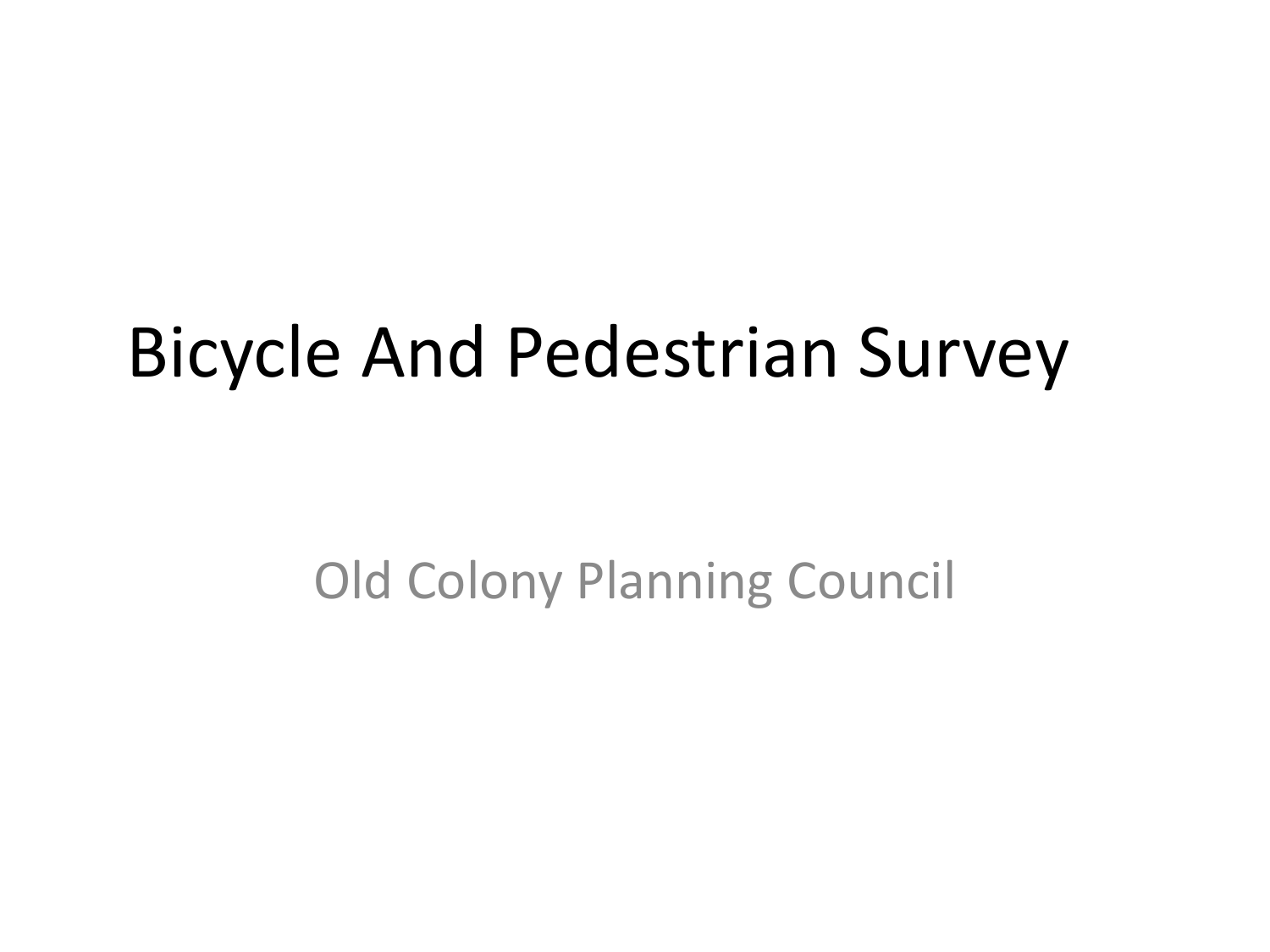#### Purpose

- The survey served as a platform to gain feedback from community members across the region looking to share their experience as bicyclists and pedestrians in the Old Colony Region
- A total of 94 Respondents participated in the Bicycle survey and 175 Respondents for the Pedestrian survey

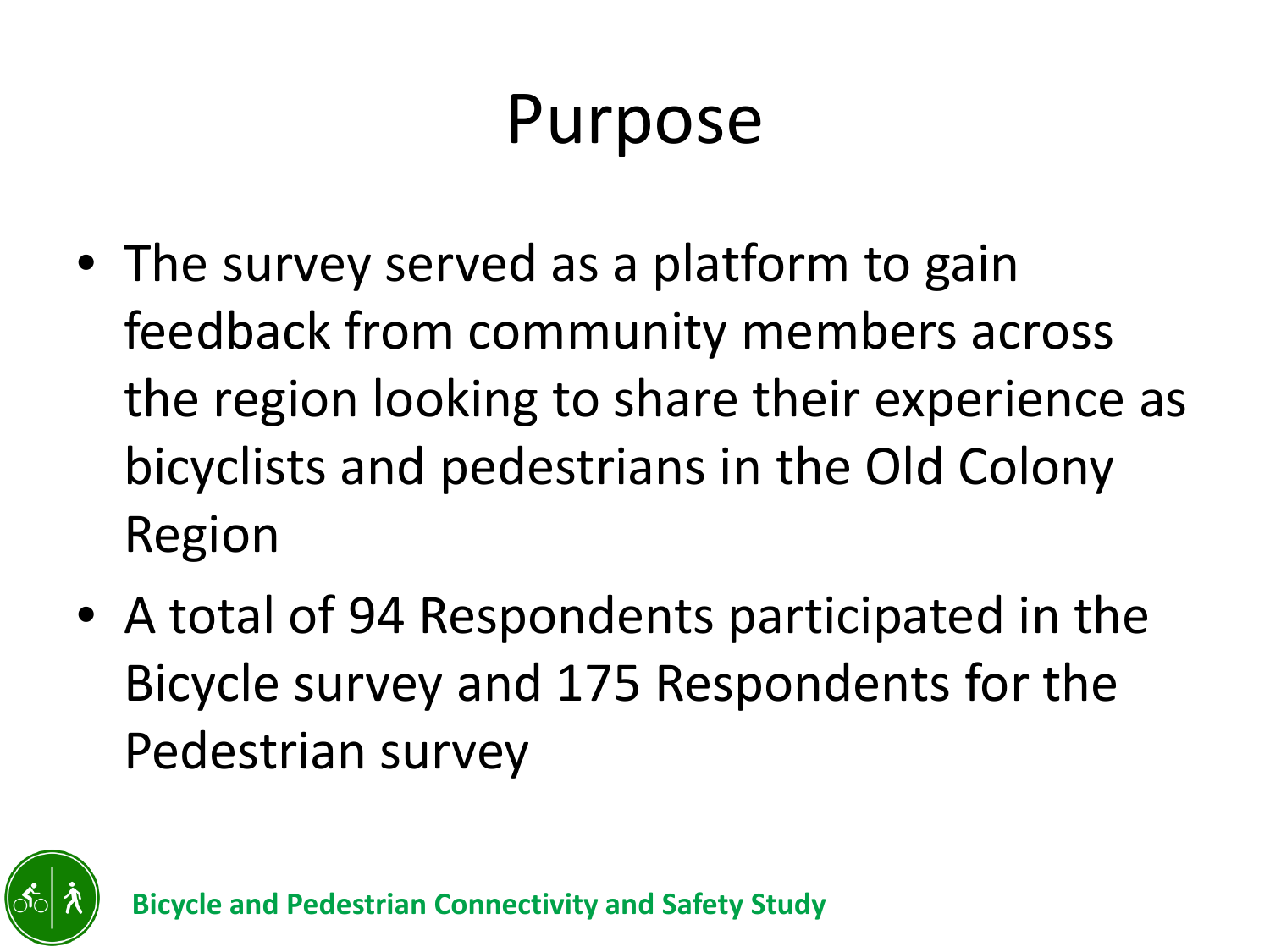## $\sqrt{N}\sum$ Bicycle Connectivity Study Survey Results



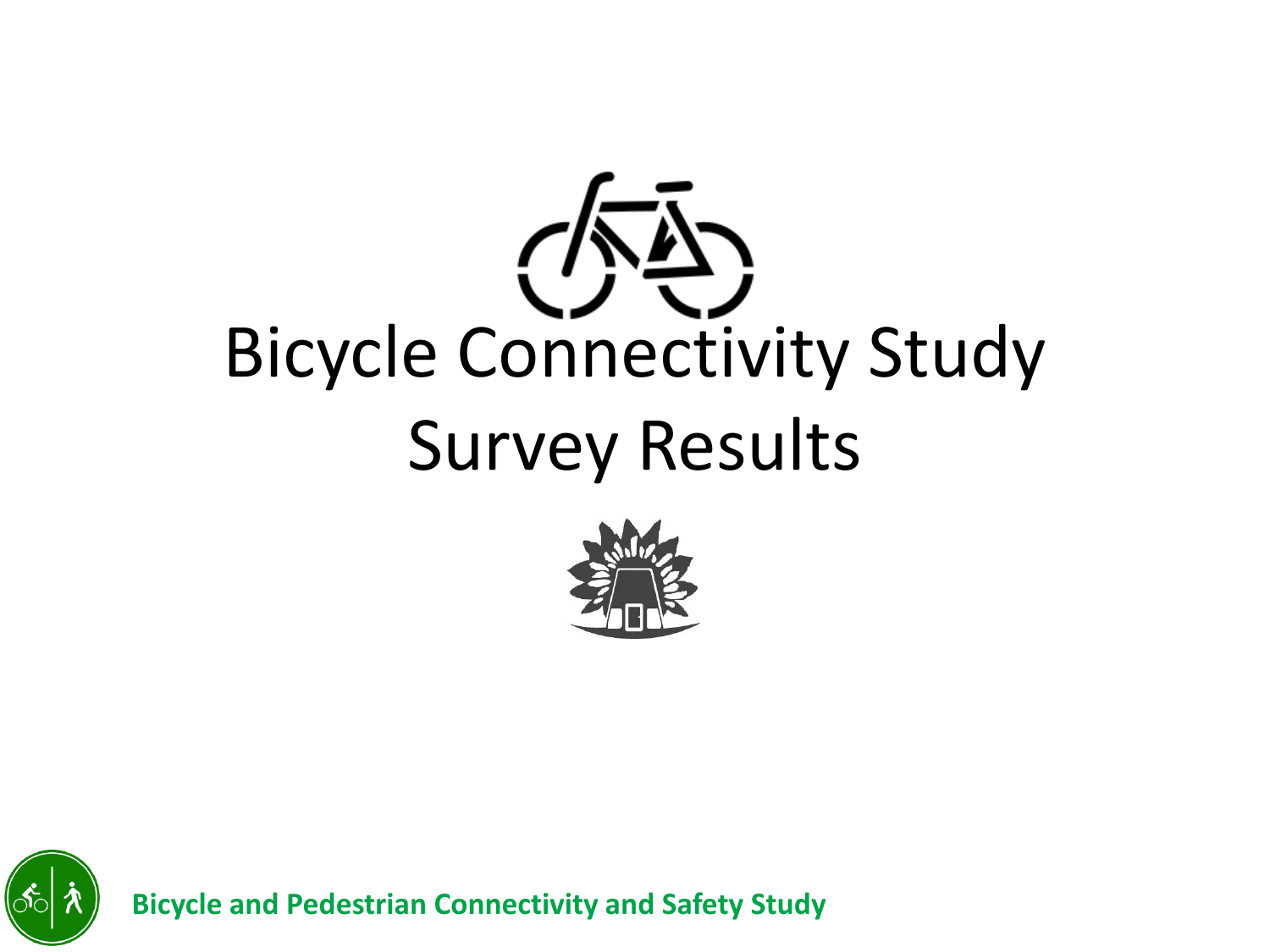#### When do you typically ride your bicycle?



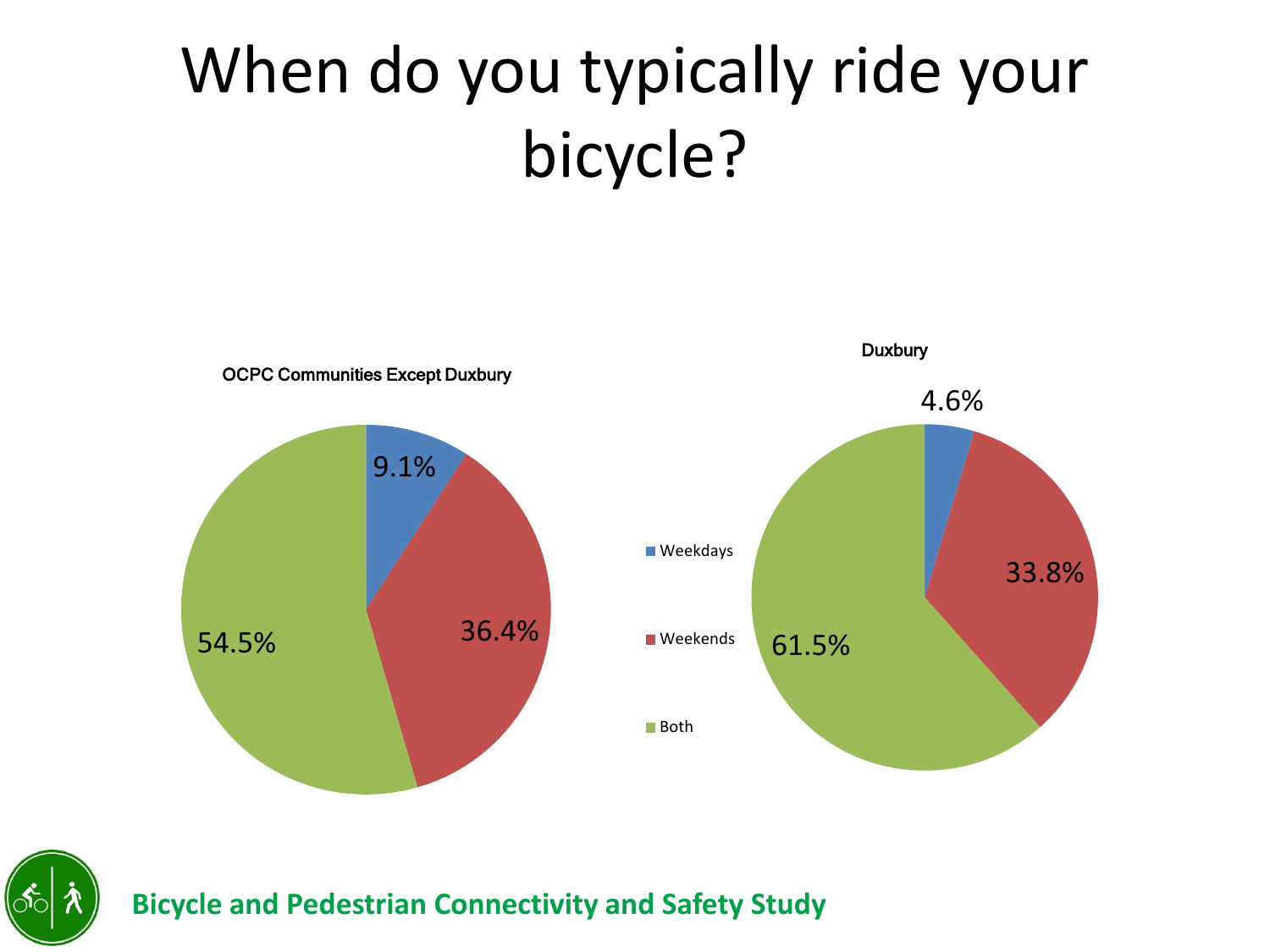#### If you spend money at businesses while bike riding, how much do you usually spend?

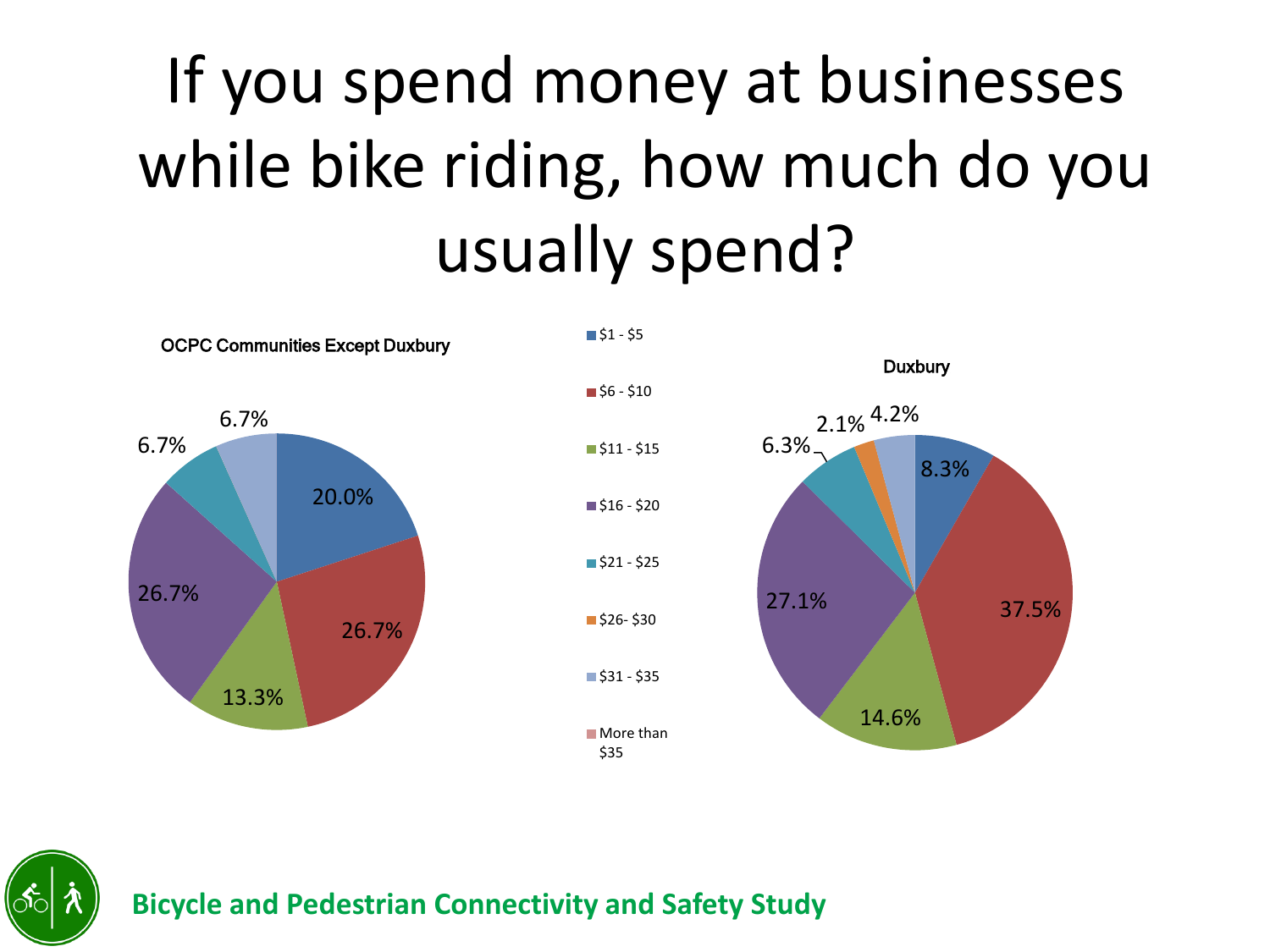#### Do you combine your bicycle trip with public transportation?



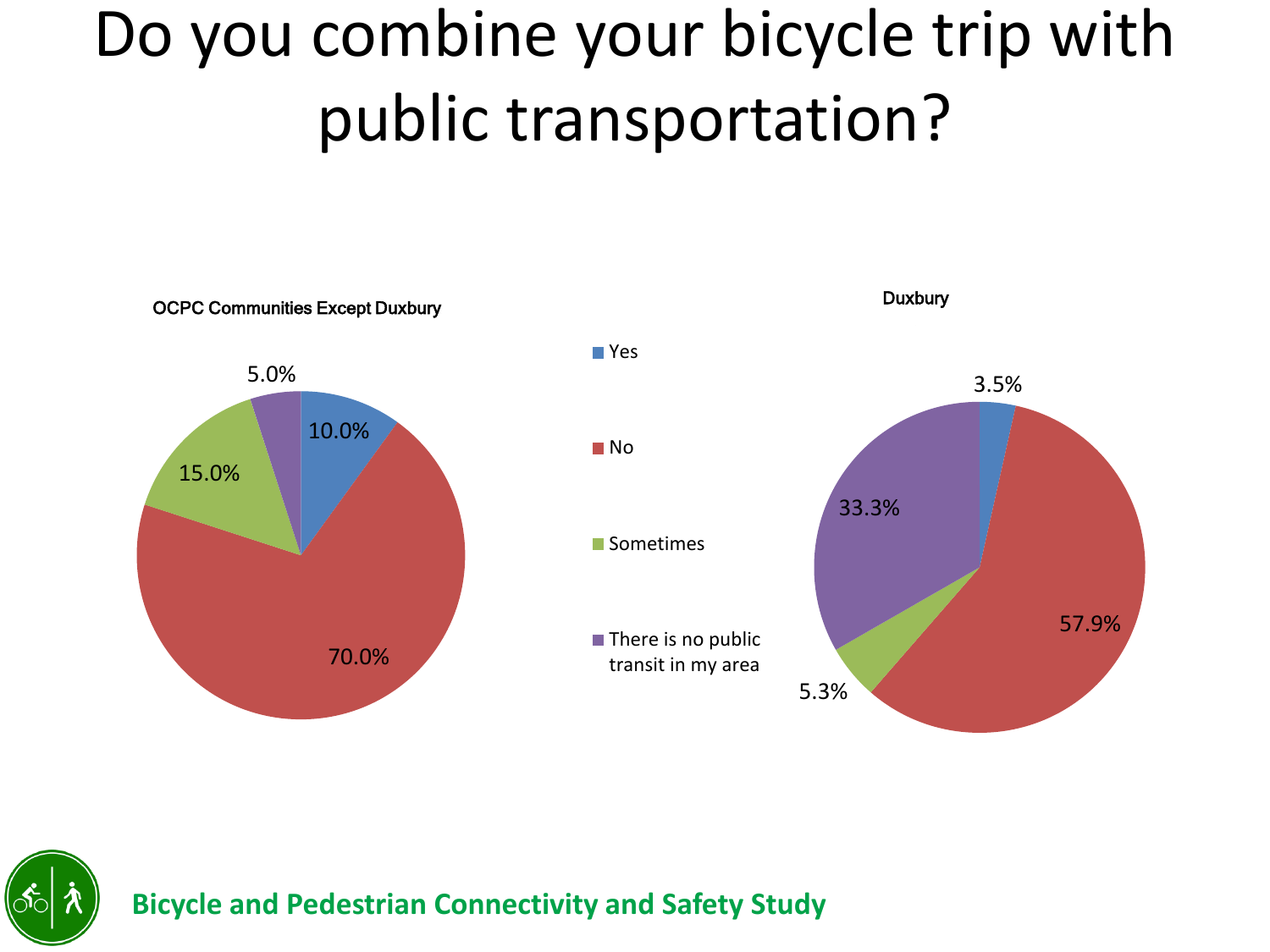#### Which Types Of Bicycle Trips Do You Most Often Make?



OCPC Communities Except Duxbury



**Duxbury** 

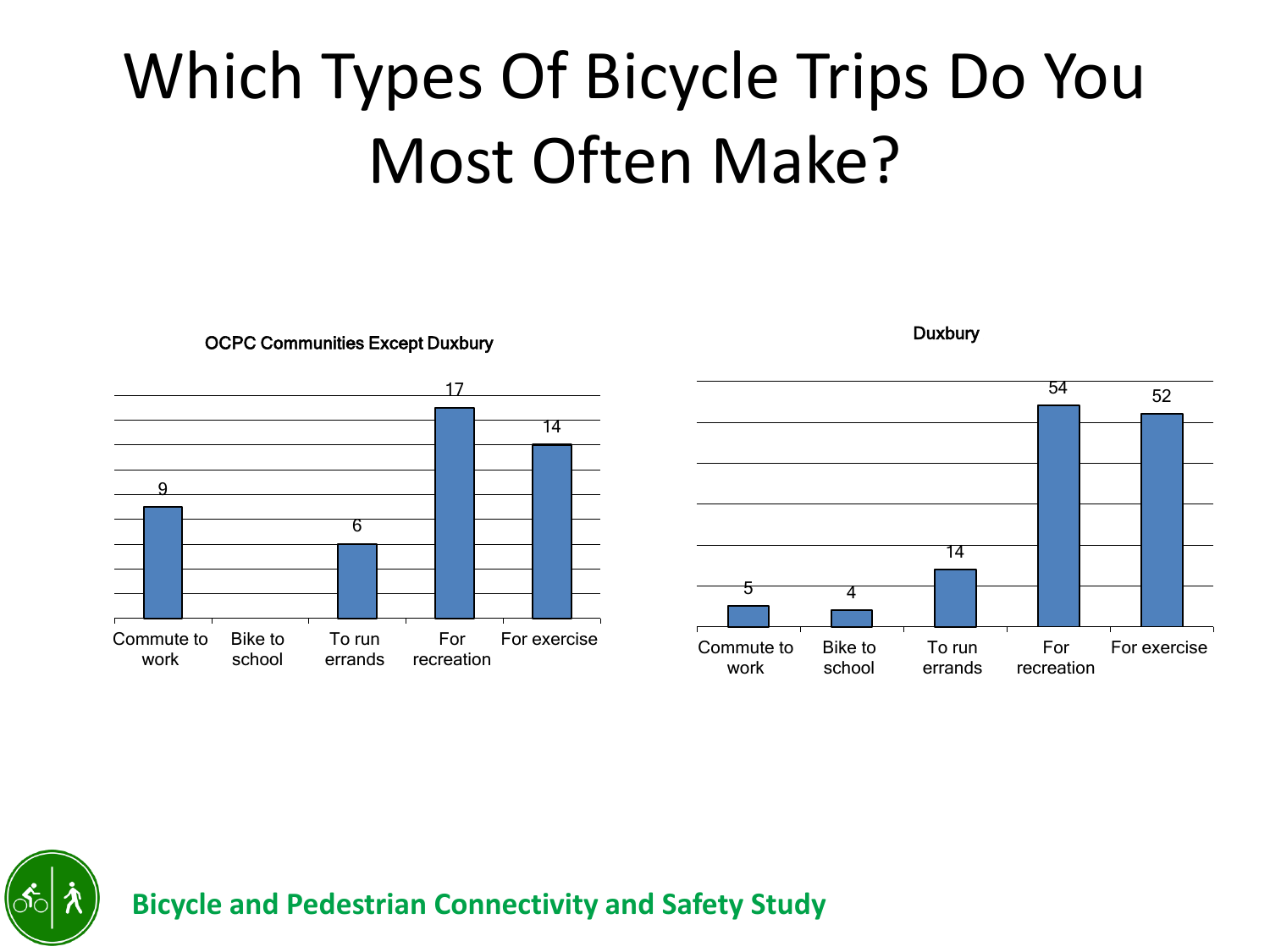#### What prevents you from bicycling more often?

OCPC Communities Except Duxbury



**Duxbury**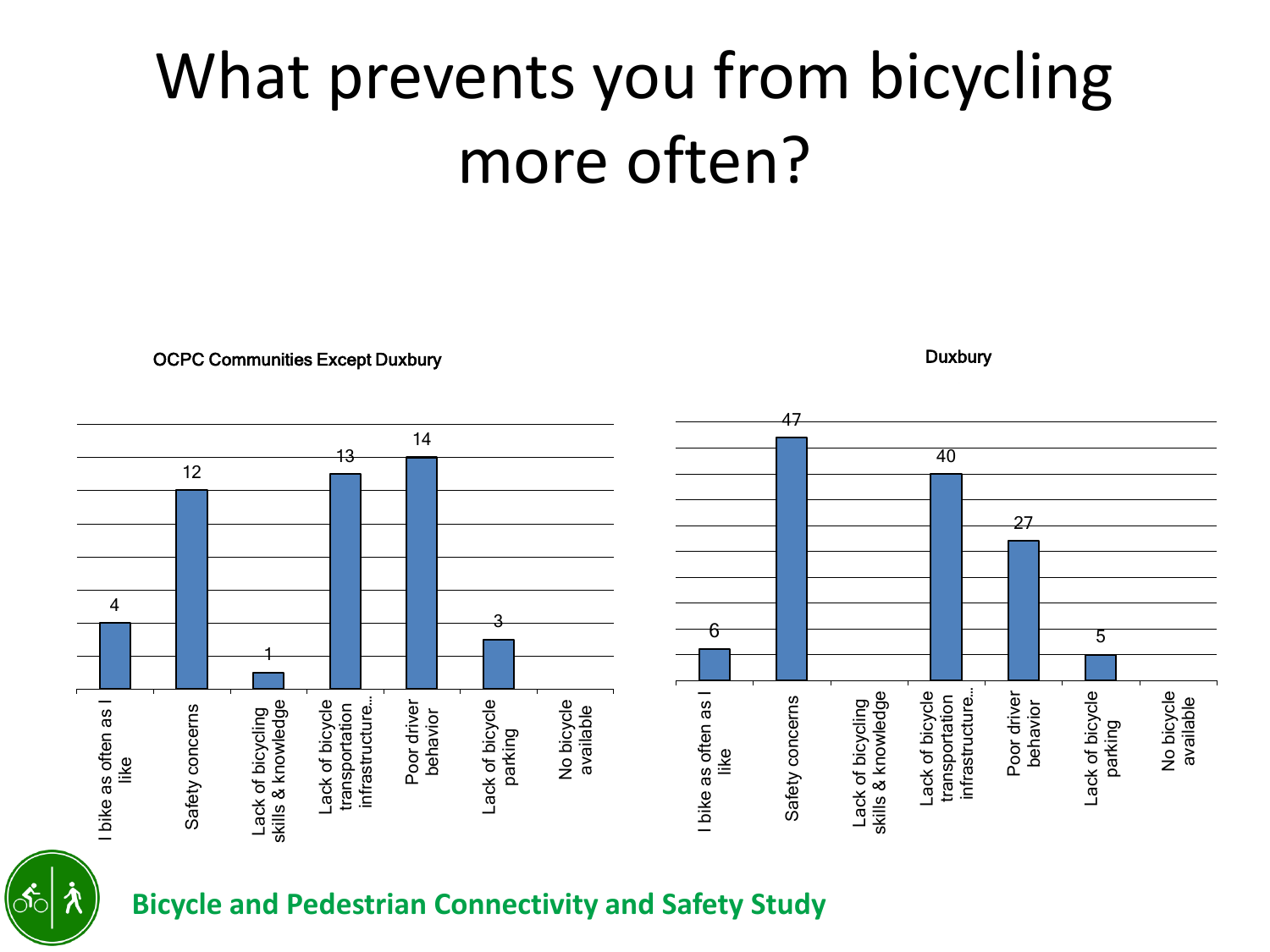### If there were safe and convenient bike routes available, how regularly, if ever, would you use them?

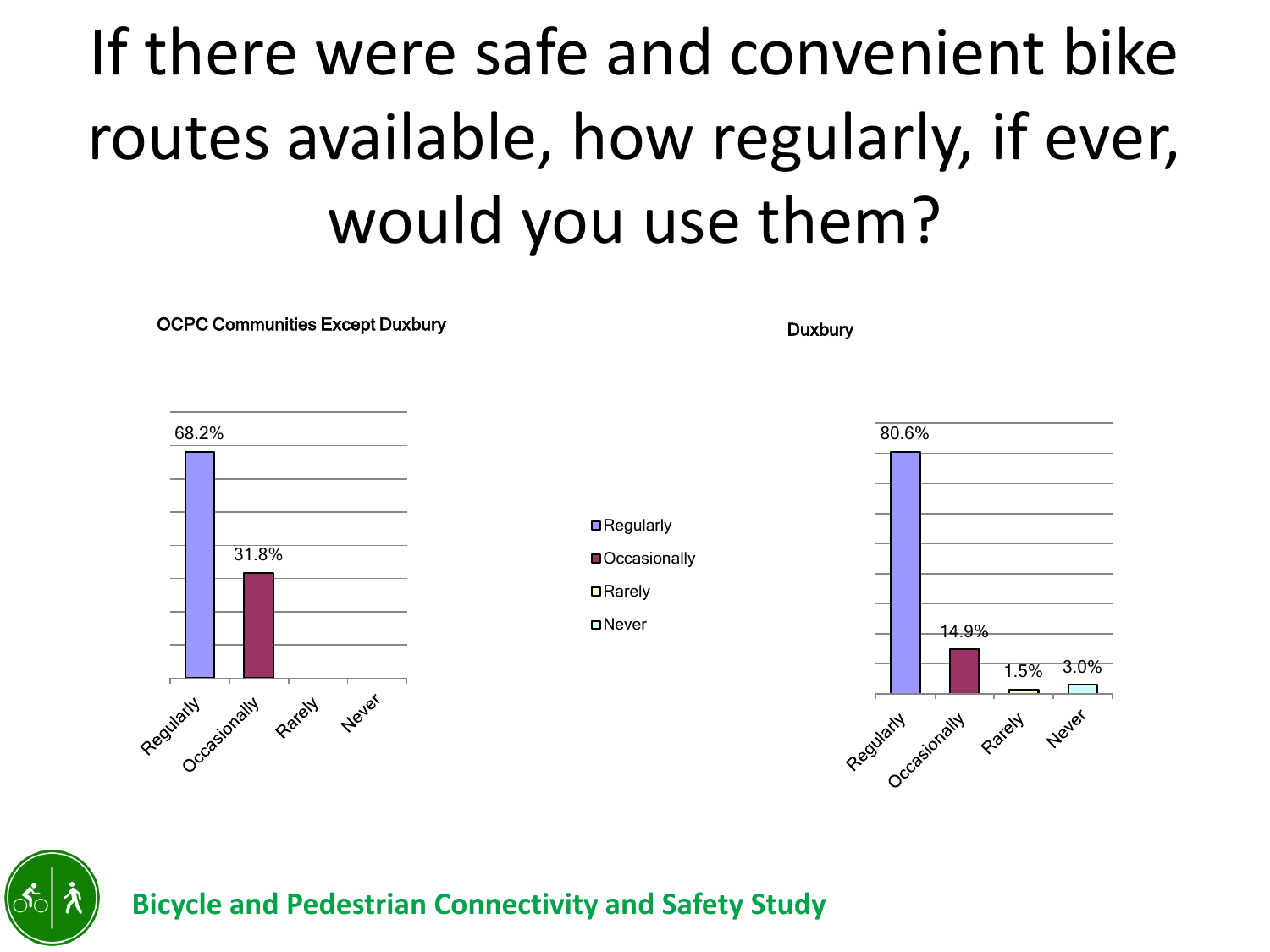## What is your age?

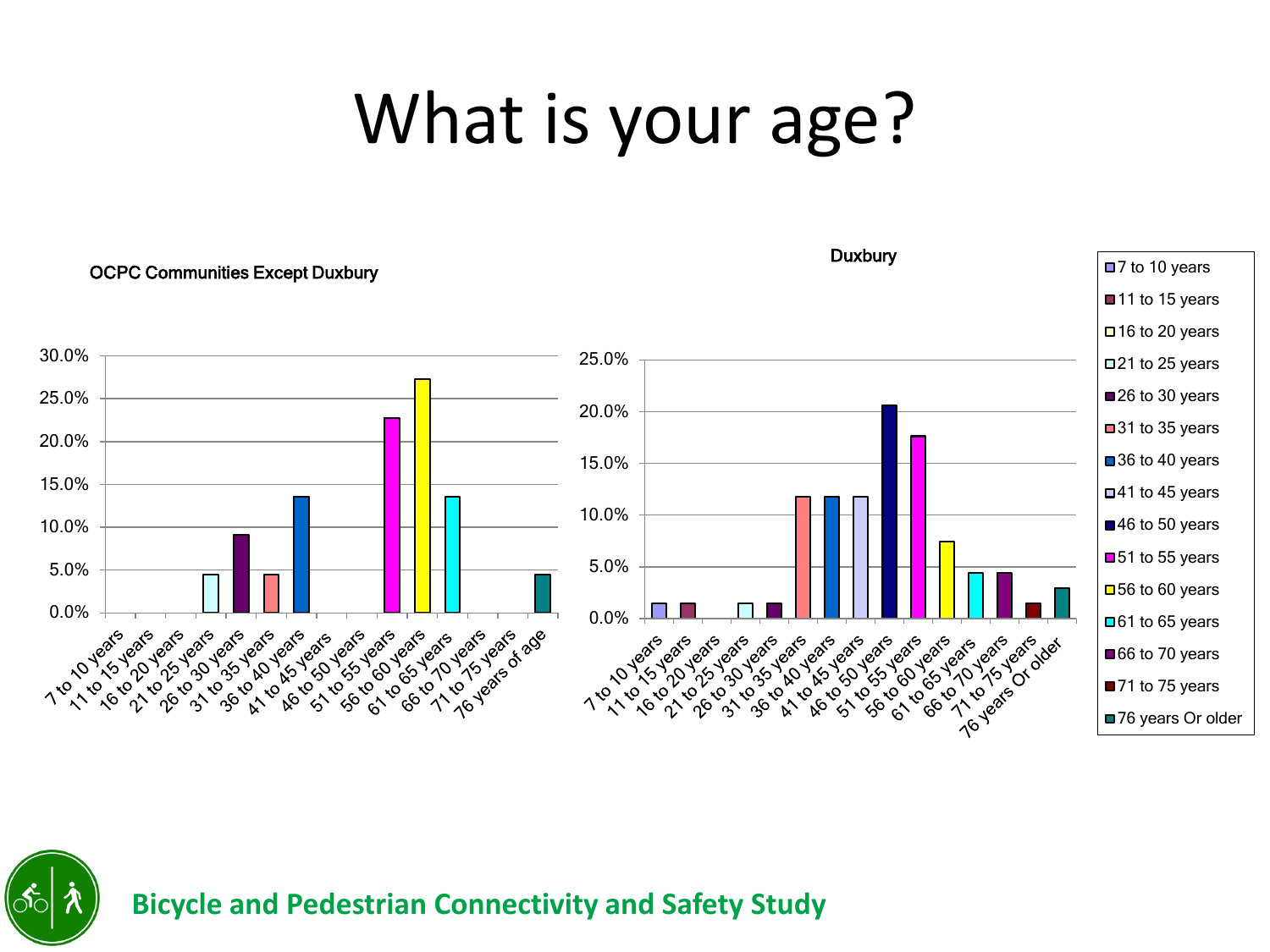# Pedestrian Connectivity Study Survey Results



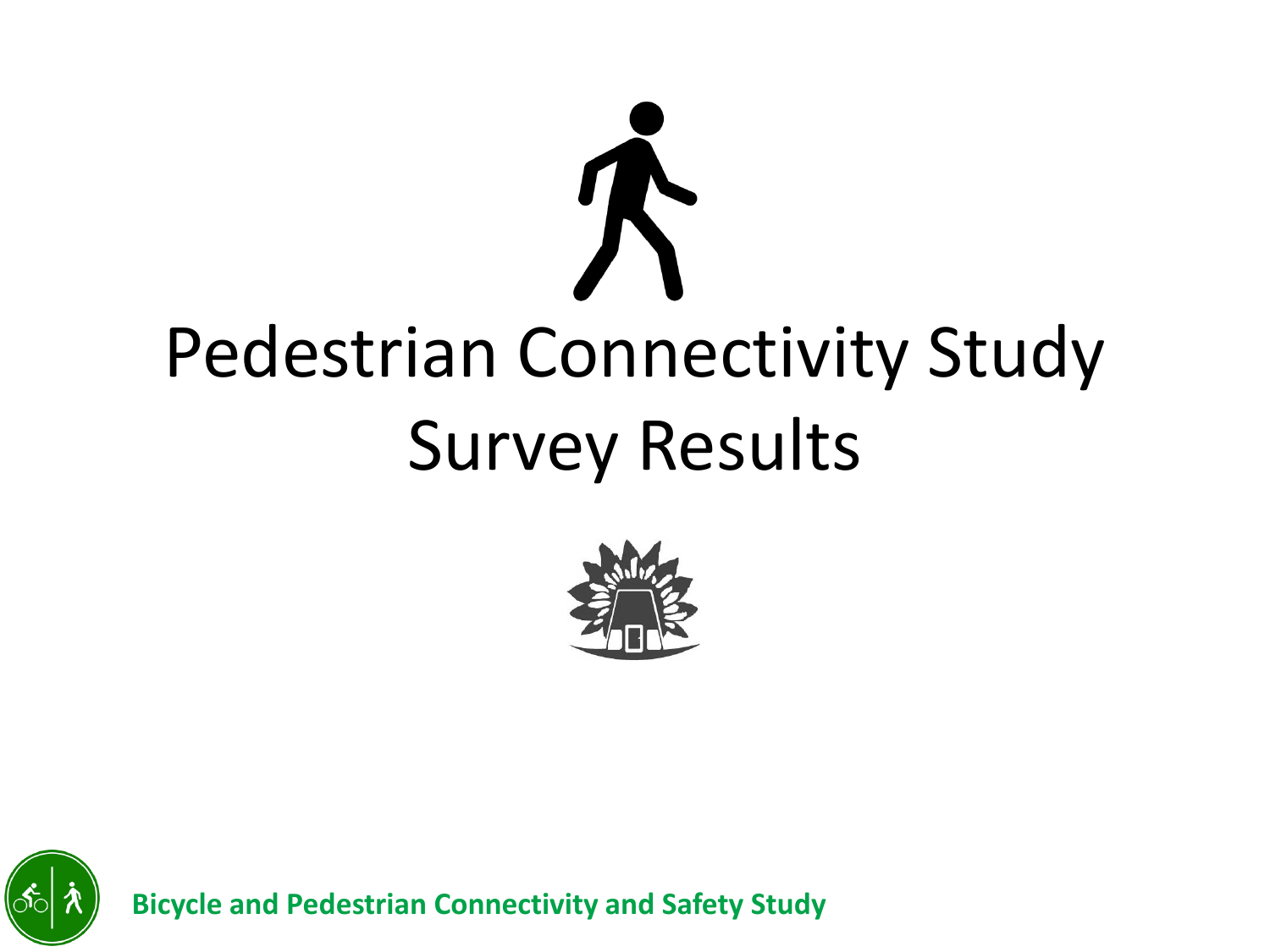#### How Often Do You Walk?

- Overall, 34% of participants said they walk about 3-4 times a week
- Combined, over a quarter (26.6%) of participants walk "Very Often" (5-7 days a week)



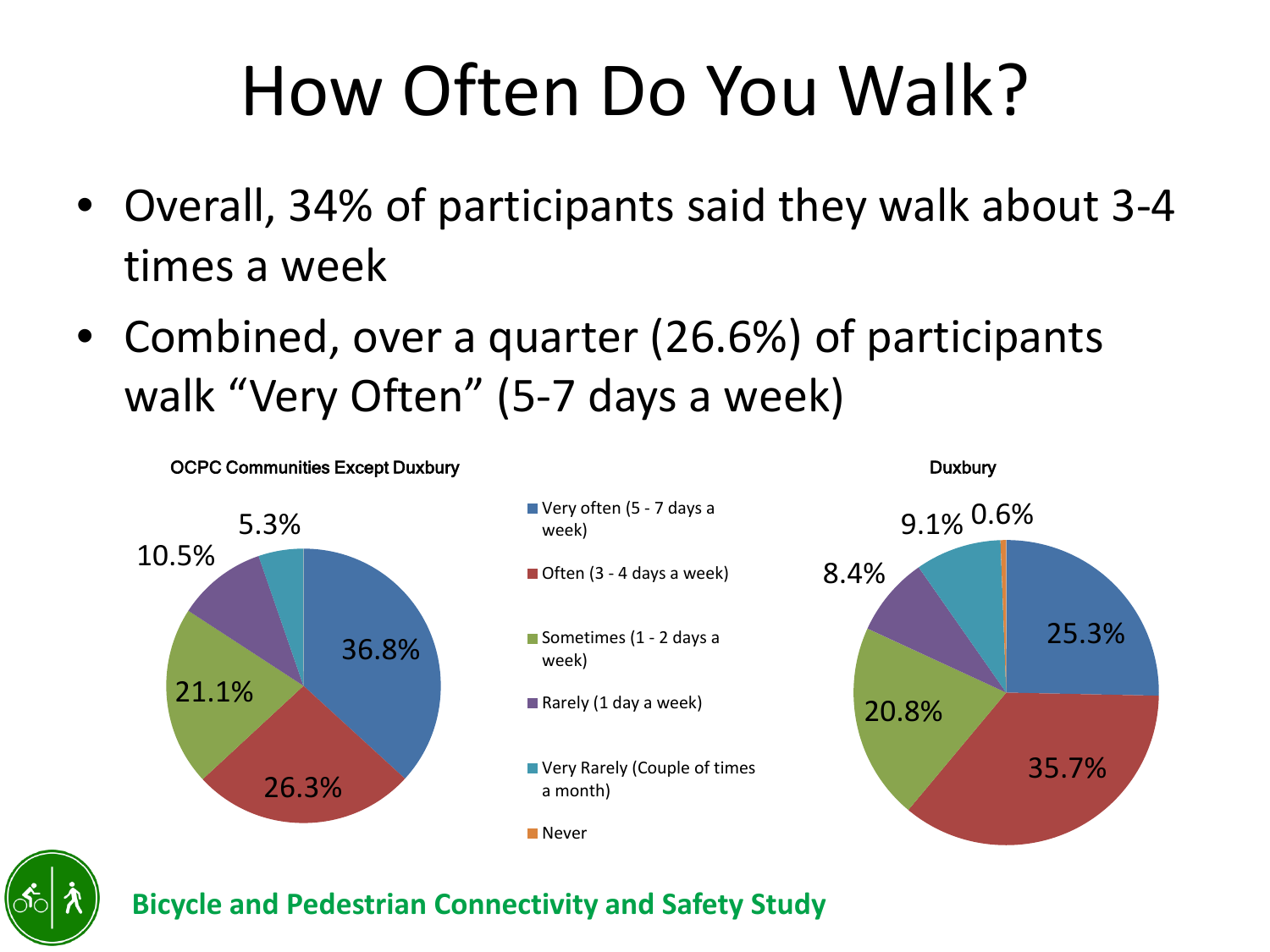#### Is It a Pleasant Walk In Your Community?

OCPC Communities Except Duxbury

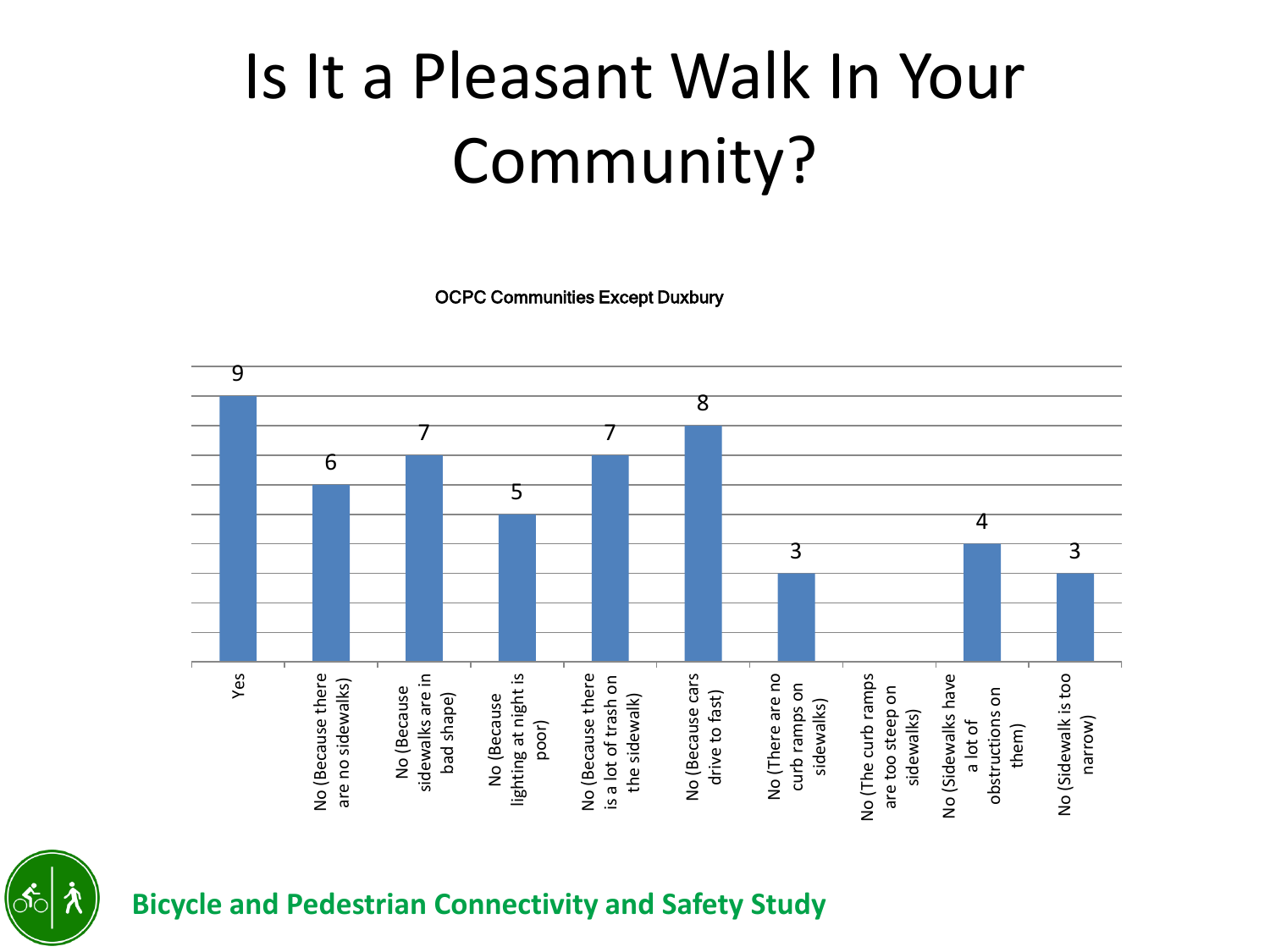#### Is It a Pleasant Walk In Your Community? (Cont'd)

**Duxbury** 

109 50 36 26 10 2 2 3 3 1 Yes sidewalks are in bad No (Because lighting No (Because there is No (Because cars No (There are no curb ot of obstructions on No (Sidewalk is too No (Because there No (The curb ramps No (Because there sidewalks are in bad No (Because lighting No (Because there is a lot of trash on the No (Because cars No (There are no curb No (The curb ramps No (Sidewalks have a lot of obstructions on No (Sidewalk is too are no sidewalks) a lot of trash on the No (Sidewalks have a are no sidewalks) ramps on sidewalks) ramps on sidewalks) are too steep on drive too fast) drive too fast) at night is poor) are too steep on at night is poor) No (Because No (Because sidewalks) sidewalk) narrow) shape) them)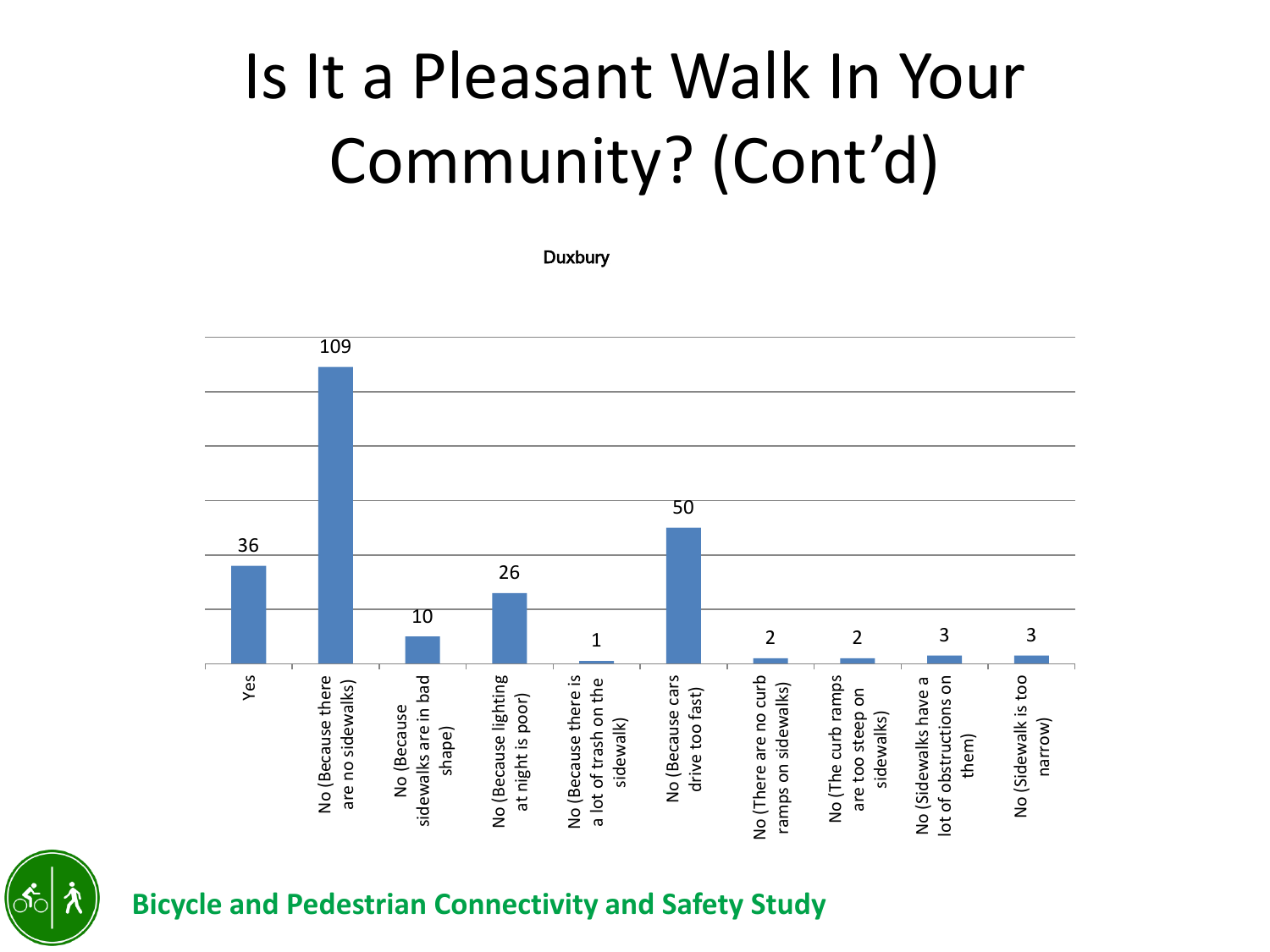#### Is snow removal from sidewalks an issue in your community?

**□**Yes **□**No

70.0% 30.0% Yes No

OCPC Communities Except Duxbury



**Duxbury**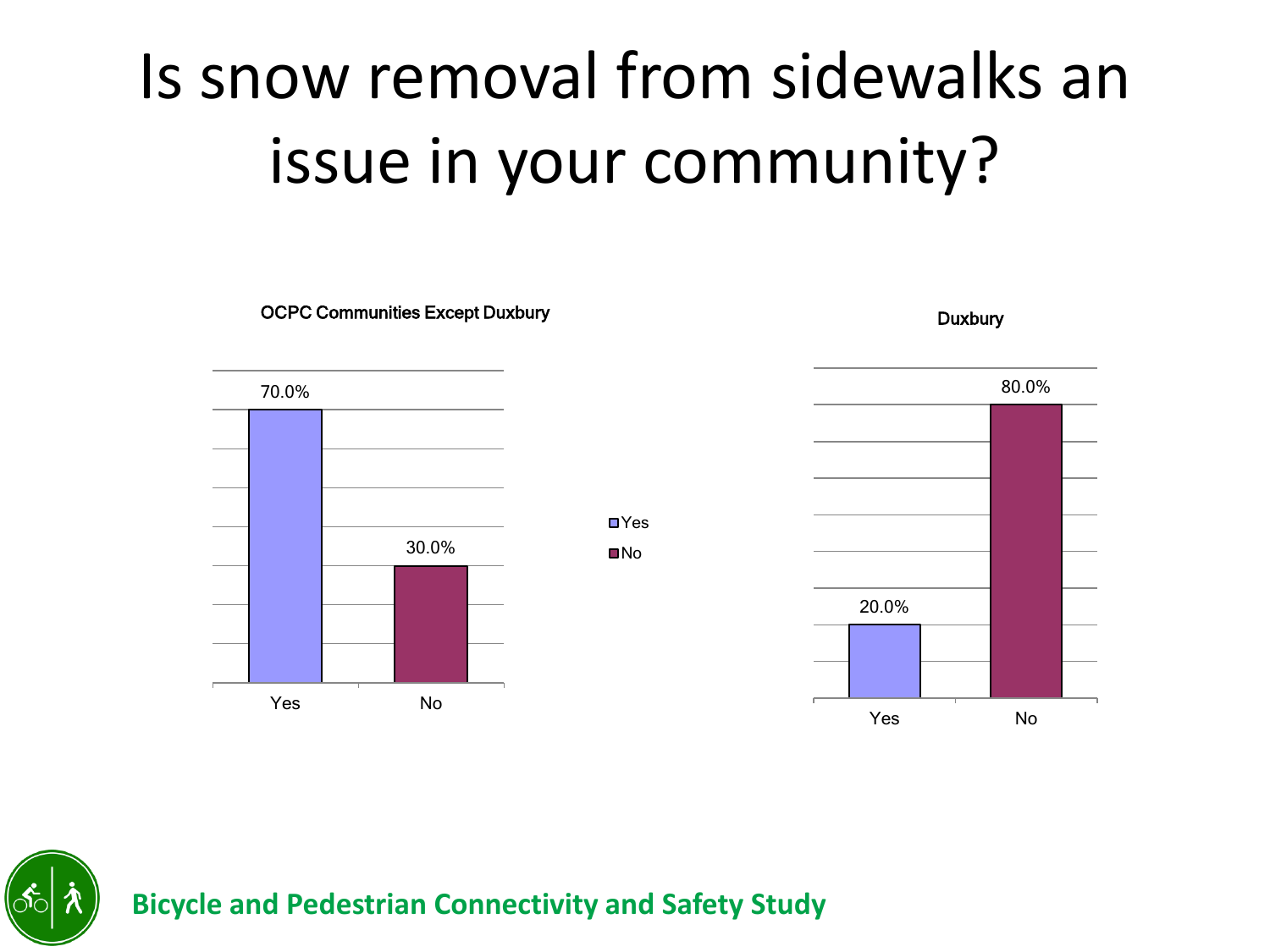#### Is it easy to cross the street in your community?

OCPC Community Except Duxbury



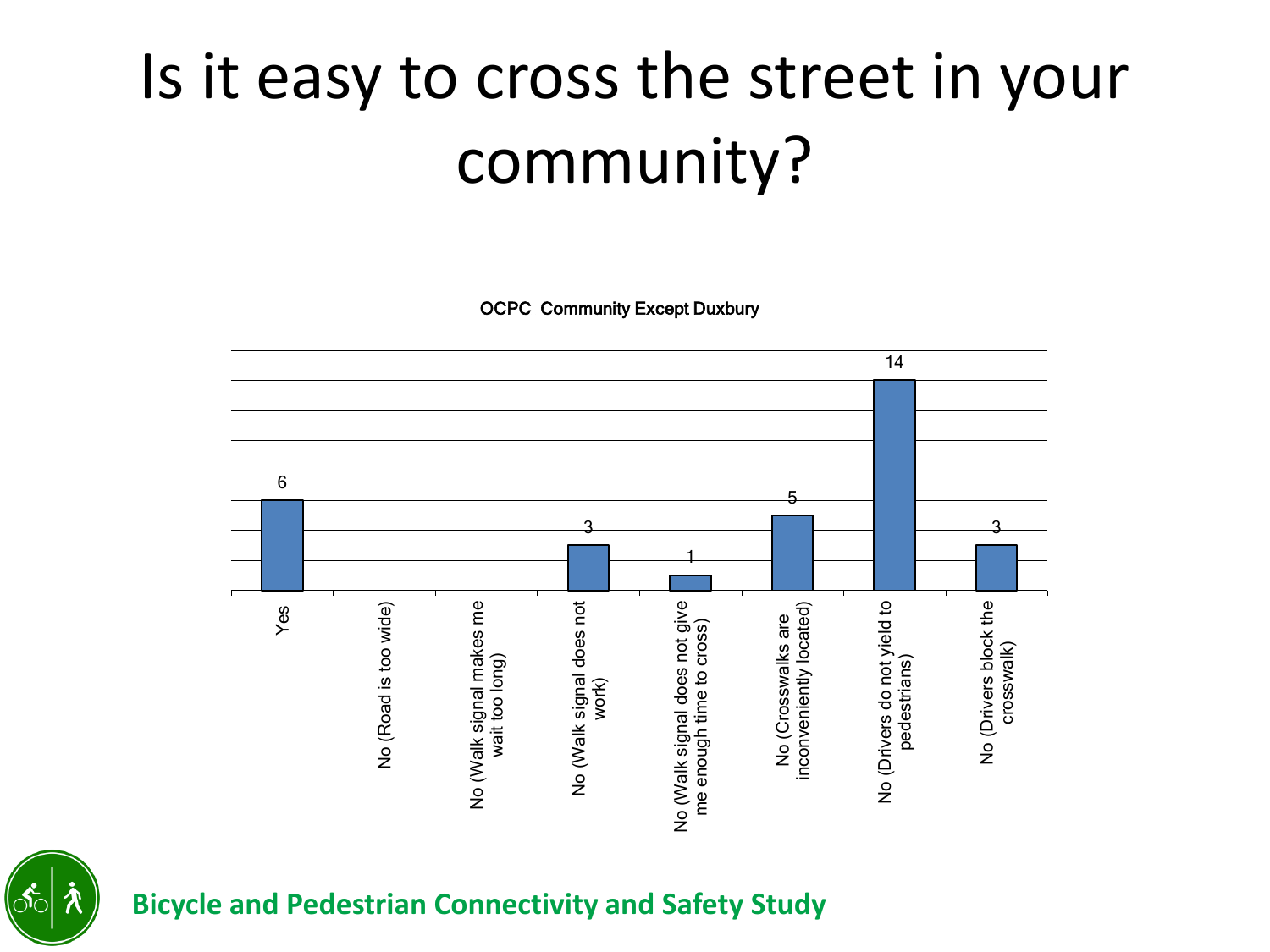#### Is it easy to cross the street in your community? (Cont'd)

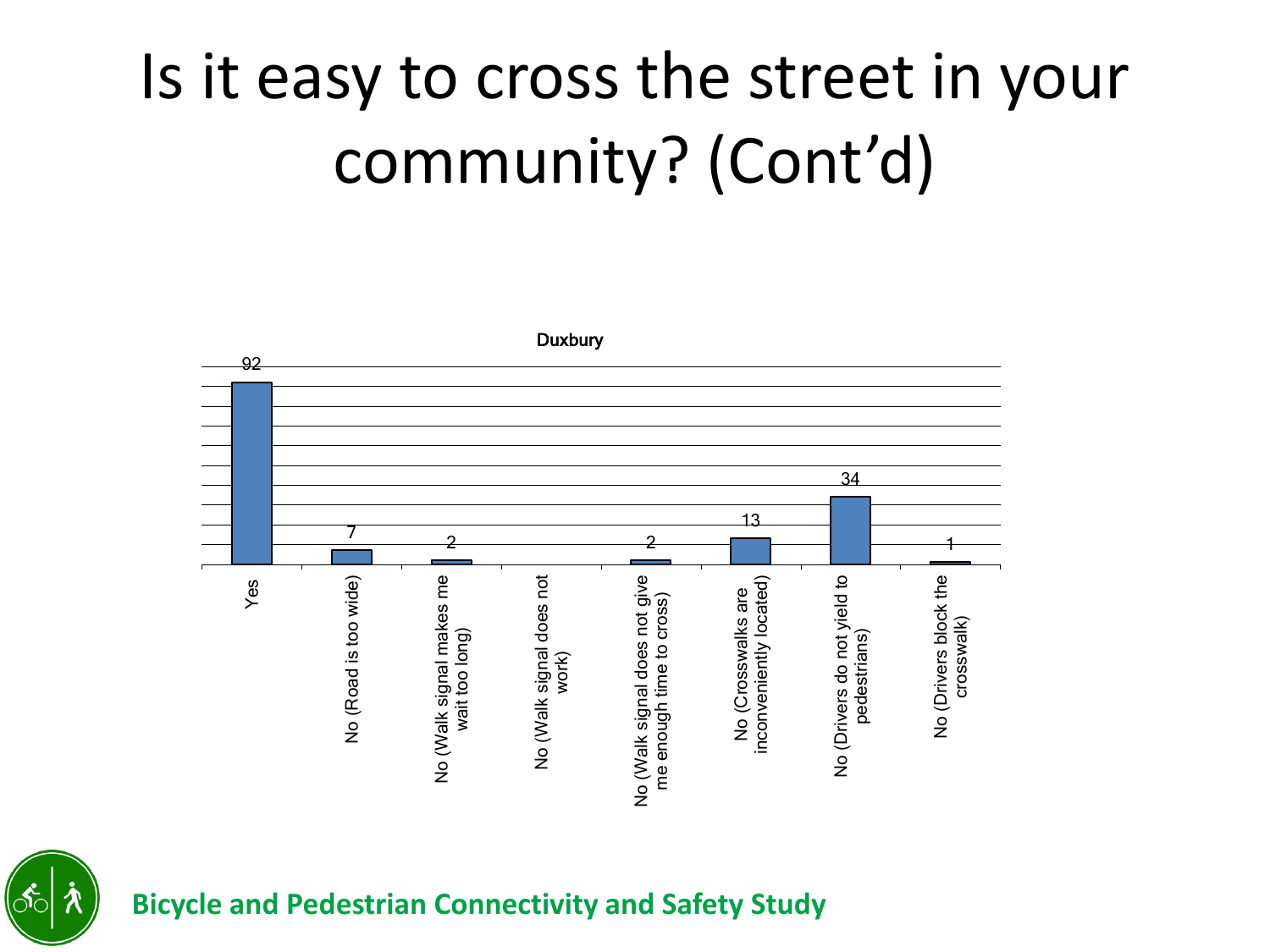#### How Young Are You?

OCPC Communities Except Duxbury

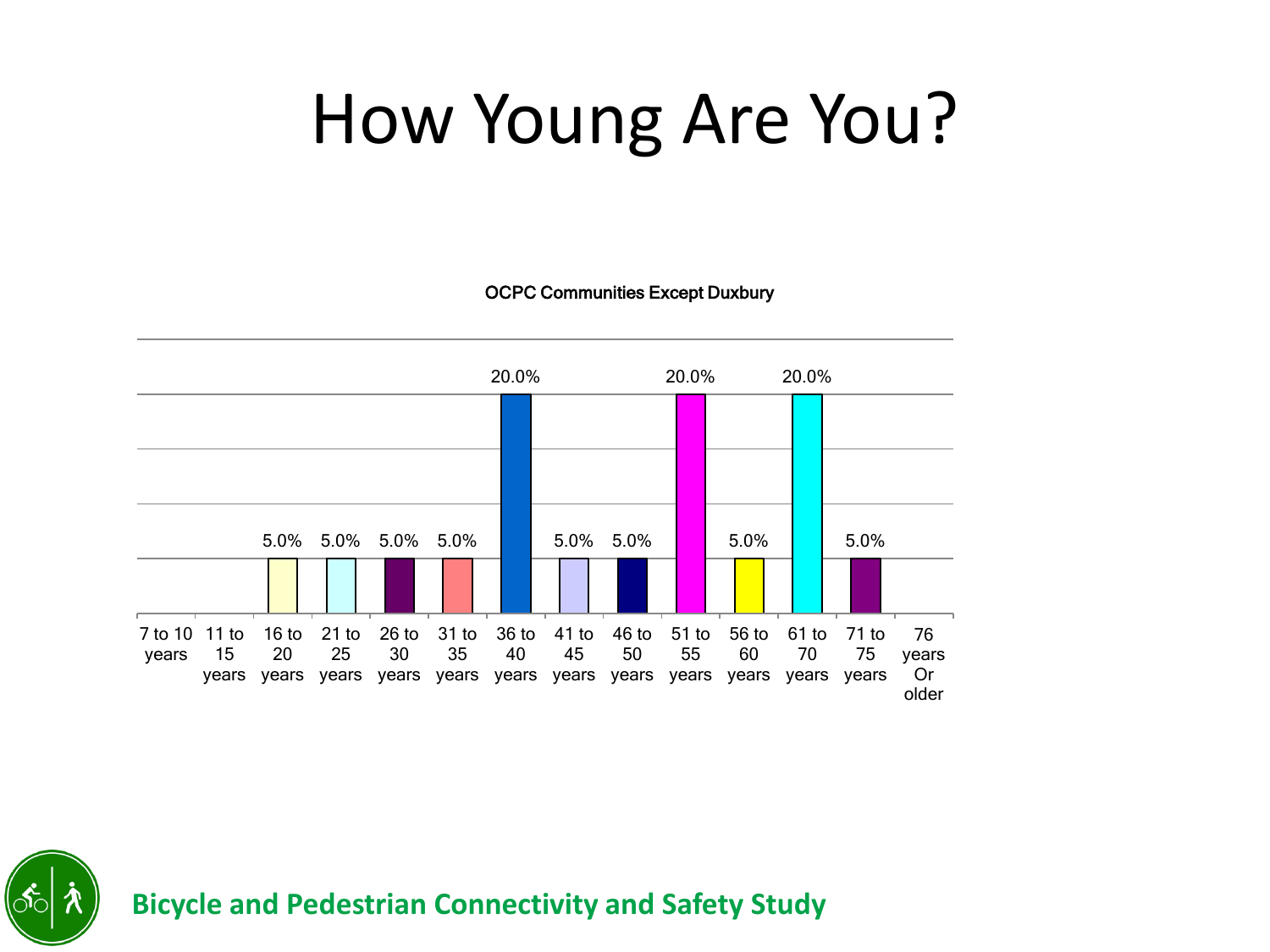## How Young Are You? (Cont'd)